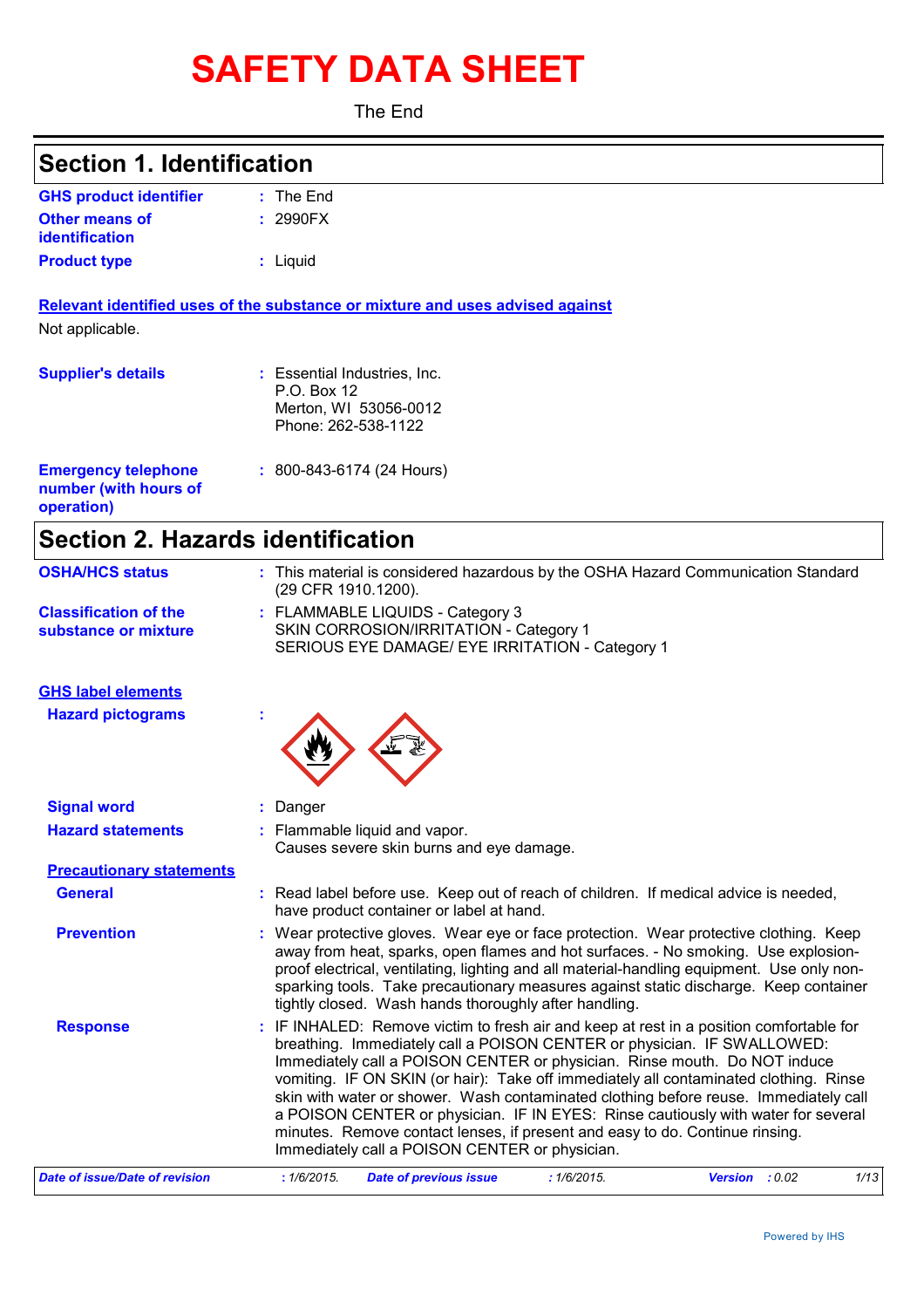# **Section 2. Hazards identification**

| <b>Storage</b>               | : Store locked up. Store in a well-ventilated place. Keep cool.                                                      |
|------------------------------|----------------------------------------------------------------------------------------------------------------------|
| <b>Disposal</b>              | Dispose of contents and container in accordance with all local, regional, national and<br>international regulations. |
| <b>Hazards not otherwise</b> | None known.                                                                                                          |

**classified**

# **Section 3. Composition/information on ingredients**

| Substance/mixture     | : Mixture       |
|-----------------------|-----------------|
| Other means of        | : Not available |
| <b>identification</b> |                 |

#### **CAS number/other identifiers**

| <b>CAS</b> number   | : Not applicable |
|---------------------|------------------|
| <b>Product code</b> | : 2990FX         |
|                     |                  |

| <b>Ingredient name</b> | $\frac{9}{6}$ | <b>CAS number</b> |
|------------------------|---------------|-------------------|
| 2-butoxyethanol        | $ 30 - 60$    | 111-76-2          |
| 2-aminoethanol         | $ 5 - 10$     | 141-43-5          |
| Isopropyl alcohol      | $5 - 10$      | 67-63-0           |

Any concentration shown as a range is to protect confidentiality or is due to batch variation.

**There are no additional ingredients present which, within the current knowledge of the supplier and in the concentrations applicable, are classified as hazardous to health or the environment and hence require reporting in this section.**

**Occupational exposure limits, if available, are listed in Section 8.**

### **Section 4. First aid measures**

| <b>Description of necessary first aid measures</b> |                                                                                                                                                                                                                                                                                                                                                                                                                                                                                                                                                                                                                                                                                                                                                                                                                                                                                                              |
|----------------------------------------------------|--------------------------------------------------------------------------------------------------------------------------------------------------------------------------------------------------------------------------------------------------------------------------------------------------------------------------------------------------------------------------------------------------------------------------------------------------------------------------------------------------------------------------------------------------------------------------------------------------------------------------------------------------------------------------------------------------------------------------------------------------------------------------------------------------------------------------------------------------------------------------------------------------------------|
| Eye contact                                        | : Get medical attention immediately. Call a poison center or physician. Immediately flush<br>eyes with plenty of water, occasionally lifting the upper and lower eyelids. Check for and<br>remove any contact lenses. Continue to rinse for at least 10 minutes. Chemical burns<br>must be treated promptly by a physician.                                                                                                                                                                                                                                                                                                                                                                                                                                                                                                                                                                                  |
| <b>Inhalation</b>                                  | : Get medical attention immediately. Call a poison center or physician. Remove victim to<br>fresh air and keep at rest in a position comfortable for breathing. If it is suspected that<br>fumes are still present, the rescuer should wear an appropriate mask or self-contained<br>breathing apparatus. If not breathing, if breathing is irregular or if respiratory arrest<br>occurs, provide artificial respiration or oxygen by trained personnel. It may be<br>dangerous to the person providing aid to give mouth-to-mouth resuscitation. If<br>unconscious, place in recovery position and get medical attention immediately. Maintain<br>an open airway. Loosen tight clothing such as a collar, tie, belt or waistband. In case of<br>inhalation of decomposition products in a fire, symptoms may be delayed. The exposed<br>person may need to be kept under medical surveillance for 48 hours. |
| <b>Skin contact</b>                                | : Get medical attention immediately. Call a poison center or physician. Flush<br>contaminated skin with plenty of water. Remove contaminated clothing and shoes.<br>Wash contaminated clothing thoroughly with water before removing it, or wear gloves.<br>Continue to rinse for at least 10 minutes. Chemical burns must be treated promptly by a<br>physician. Wash clothing before reuse. Clean shoes thoroughly before reuse.                                                                                                                                                                                                                                                                                                                                                                                                                                                                           |

| Date of issue/Date of revision<br>$1/6/2015$ . | Date of previous issue | 1/6/2015. | <b>Version</b> : 0.02 | 2/13 |
|------------------------------------------------|------------------------|-----------|-----------------------|------|
|------------------------------------------------|------------------------|-----------|-----------------------|------|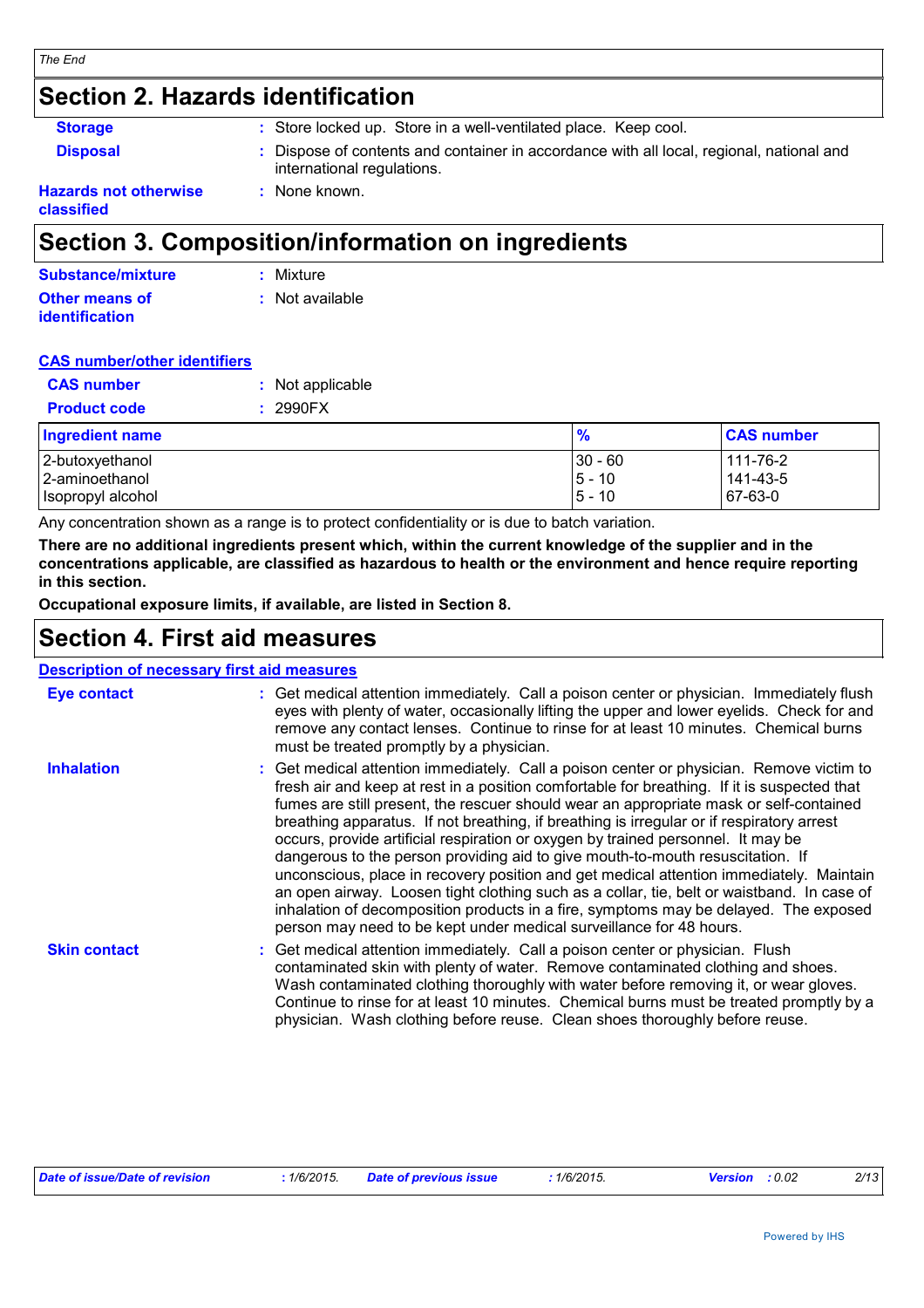# **Section 4. First aid measures**

| <b>Ingestion</b> | : Get medical attention immediately. Call a poison center or physician. Wash out mouth<br>with water. Remove dentures if any. Remove victim to fresh air and keep at rest in a<br>position comfortable for breathing. If material has been swallowed and the exposed<br>person is conscious, give small quantities of water to drink. Stop if the exposed person<br>feels sick as vomiting may be dangerous. Do not induce vomiting unless directed to do<br>so by medical personnel. If vomiting occurs, the head should be kept low so that vomit<br>does not enter the lungs. Chemical burns must be treated promptly by a physician.<br>Never give anything by mouth to an unconscious person. If unconscious, place in<br>recovery position and get medical attention immediately. Maintain an open airway.<br>Loosen tight clothing such as a collar, tie, belt or waistband. |
|------------------|-------------------------------------------------------------------------------------------------------------------------------------------------------------------------------------------------------------------------------------------------------------------------------------------------------------------------------------------------------------------------------------------------------------------------------------------------------------------------------------------------------------------------------------------------------------------------------------------------------------------------------------------------------------------------------------------------------------------------------------------------------------------------------------------------------------------------------------------------------------------------------------|
|                  |                                                                                                                                                                                                                                                                                                                                                                                                                                                                                                                                                                                                                                                                                                                                                                                                                                                                                     |

| Most important symptoms/effects, acute and delayed |                                                                                                                                                                                                                                                                                                                                                                                                                 |
|----------------------------------------------------|-----------------------------------------------------------------------------------------------------------------------------------------------------------------------------------------------------------------------------------------------------------------------------------------------------------------------------------------------------------------------------------------------------------------|
| <b>Potential acute health effects</b>              |                                                                                                                                                                                                                                                                                                                                                                                                                 |
| <b>Eye contact</b>                                 | : Causes serious eye damage.                                                                                                                                                                                                                                                                                                                                                                                    |
| <b>Inhalation</b>                                  | : May give off gas, vapor or dust that is very irritating or corrosive to the respiratory<br>system. Exposure to decomposition products may cause a health hazard. Serious<br>effects may be delayed following exposure.                                                                                                                                                                                        |
| <b>Skin contact</b>                                | : Causes severe burns.                                                                                                                                                                                                                                                                                                                                                                                          |
| <b>Ingestion</b>                                   | : May cause burns to mouth, throat and stomach.                                                                                                                                                                                                                                                                                                                                                                 |
| <b>Over-exposure signs/symptoms</b>                |                                                                                                                                                                                                                                                                                                                                                                                                                 |
| <b>Eye contact</b>                                 | : Adverse symptoms may include the following:<br>pain<br>watering<br>redness                                                                                                                                                                                                                                                                                                                                    |
| <b>Inhalation</b>                                  | : No specific data.                                                                                                                                                                                                                                                                                                                                                                                             |
| <b>Skin contact</b>                                | : Adverse symptoms may include the following:<br>pain or irritation<br>redness<br>blistering may occur                                                                                                                                                                                                                                                                                                          |
| <b>Ingestion</b>                                   | : Adverse symptoms may include the following:<br>stomach pains                                                                                                                                                                                                                                                                                                                                                  |
|                                                    | Indication of immediate medical attention and special treatment needed, if necessary                                                                                                                                                                                                                                                                                                                            |
| <b>Notes to physician</b>                          | : In case of inhalation of decomposition products in a fire, symptoms may be delayed.<br>The exposed person may need to be kept under medical surveillance for 48 hours.                                                                                                                                                                                                                                        |
| <b>Specific treatments</b>                         | : No specific treatment.                                                                                                                                                                                                                                                                                                                                                                                        |
| <b>Protection of first-aiders</b>                  | : No action shall be taken involving any personal risk or without suitable training. If it is<br>suspected that fumes are still present, the rescuer should wear an appropriate mask or<br>self-contained breathing apparatus. It may be dangerous to the person providing aid to<br>give mouth-to-mouth resuscitation. Wash contaminated clothing thoroughly with water<br>before removing it, or wear gloves. |

**See toxicological information (Section 11)**

## **Section 5. Fire-fighting measures**

| <b>Extinguishing media</b>             |                                                        |
|----------------------------------------|--------------------------------------------------------|
| <b>Suitable extinguishing</b><br>media | : Use dry chemical, $CO2$ , water spray (fog) or foam. |
| Unsuitable extinguishing<br>media      | : Do not use water jet.                                |

*Date of issue/Date of revision* **:** *1/6/2015. Date of previous issue : 1/6/2015. Version : 0.02 3/13*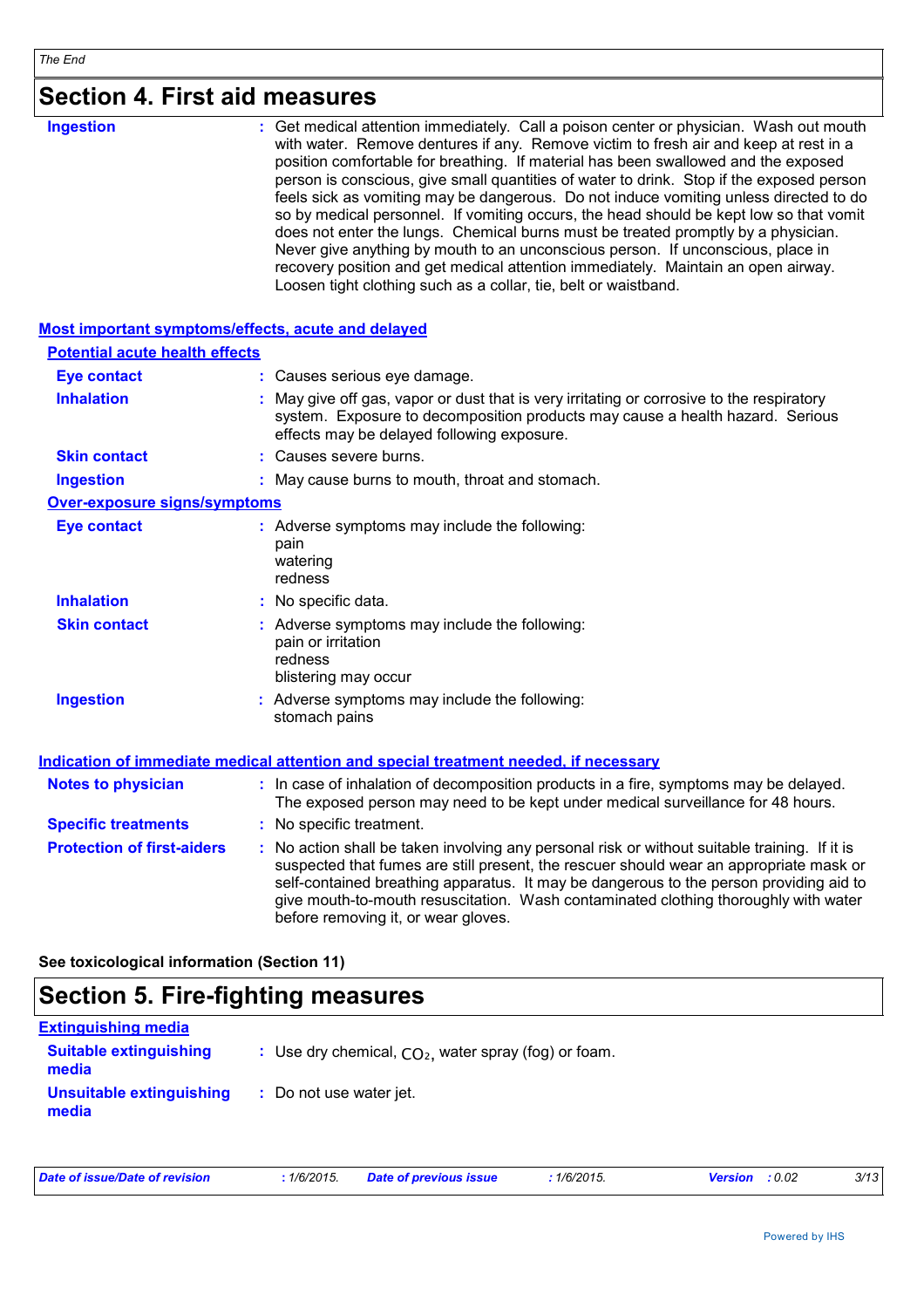# **Section 5. Fire-fighting measures**

| <b>Special protective</b><br>equipment for fire-fighters | : Fire-fighters should wear appropriate protective equipment and self-contained breathing<br>apparatus (SCBA) with a full face-piece operated in positive pressure mode.                                                                                                                                                      |
|----------------------------------------------------------|-------------------------------------------------------------------------------------------------------------------------------------------------------------------------------------------------------------------------------------------------------------------------------------------------------------------------------|
| <b>Special protective actions</b><br>for fire-fighters   | : Promptly isolate the scene by removing all persons from the vicinity of the incident if<br>there is a fire. No action shall be taken involving any personal risk or without suitable<br>training. Move containers from fire area if this can be done without risk. Use water<br>spray to keep fire-exposed containers cool. |
| <b>Hazardous thermal</b><br>decomposition products       | Decomposition products may include the following materials:<br>carbon dioxide<br>carbon monoxide<br>nitrogen oxides                                                                                                                                                                                                           |
| <b>Specific hazards arising</b><br>from the chemical     | : Flammable liquid and vapor. In a fire or if heated, a pressure increase will occur and<br>the container may burst, with the risk of a subsequent explosion. Runoff to sewer may<br>create fire or explosion hazard.                                                                                                         |

### **Section 6. Accidental release measures**

#### **Personal precautions, protective equipment and emergency procedures**

| For non-emergency<br>personnel                               | : No action shall be taken involving any personal risk or without suitable training.<br>Evacuate surrounding areas. Keep unnecessary and unprotected personnel from<br>entering. Do not touch or walk through spilled material. Shut off all ignition sources.<br>No flares, smoking or flames in hazard area. Do not breathe vapor or mist. Provide<br>adequate ventilation. Wear appropriate respirator when ventilation is inadequate. Put<br>on appropriate personal protective equipment.                                                                                                                                                                                                                                                                       |
|--------------------------------------------------------------|----------------------------------------------------------------------------------------------------------------------------------------------------------------------------------------------------------------------------------------------------------------------------------------------------------------------------------------------------------------------------------------------------------------------------------------------------------------------------------------------------------------------------------------------------------------------------------------------------------------------------------------------------------------------------------------------------------------------------------------------------------------------|
| For emergency responders                                     | If specialised clothing is required to deal with the spillage, take note of any information<br>÷.<br>in Section 8 on suitable and unsuitable materials. See also the information in "For non-<br>emergency personnel".                                                                                                                                                                                                                                                                                                                                                                                                                                                                                                                                               |
| <b>Environmental precautions</b>                             | : Avoid dispersal of spilled material and runoff and contact with soil, waterways, drains<br>and sewers. Inform the relevant authorities if the product has caused environmental<br>pollution (sewers, waterways, soil or air).                                                                                                                                                                                                                                                                                                                                                                                                                                                                                                                                      |
| <b>Methods and materials for containment and cleaning up</b> |                                                                                                                                                                                                                                                                                                                                                                                                                                                                                                                                                                                                                                                                                                                                                                      |
| <b>Small spill</b>                                           | : Stop leak if without risk. Move containers from spill area. Use spark-proof tools and<br>explosion-proof equipment. Dilute with water and mop up if water-soluble. Alternatively,<br>or if water-insoluble, absorb with an inert dry material and place in an appropriate waste<br>disposal container. Dispose of via a licensed waste disposal contractor.                                                                                                                                                                                                                                                                                                                                                                                                        |
| <b>Large spill</b>                                           | : Stop leak if without risk. Move containers from spill area. Use spark-proof tools and<br>explosion-proof equipment. Approach release from upwind. Prevent entry into sewers,<br>water courses, basements or confined areas. Wash spillages into an effluent treatment<br>plant or proceed as follows. Contain and collect spillage with non-combustible,<br>absorbent material e.g. sand, earth, vermiculite or diatomaceous earth and place in<br>container for disposal according to local regulations (see Section 13). Dispose of via a<br>licensed waste disposal contractor. Contaminated absorbent material may pose the<br>same hazard as the spilled product. Note: see Section 1 for emergency contact<br>information and Section 13 for waste disposal. |

# **Section 7. Handling and storage**

**Precautions for safe handling**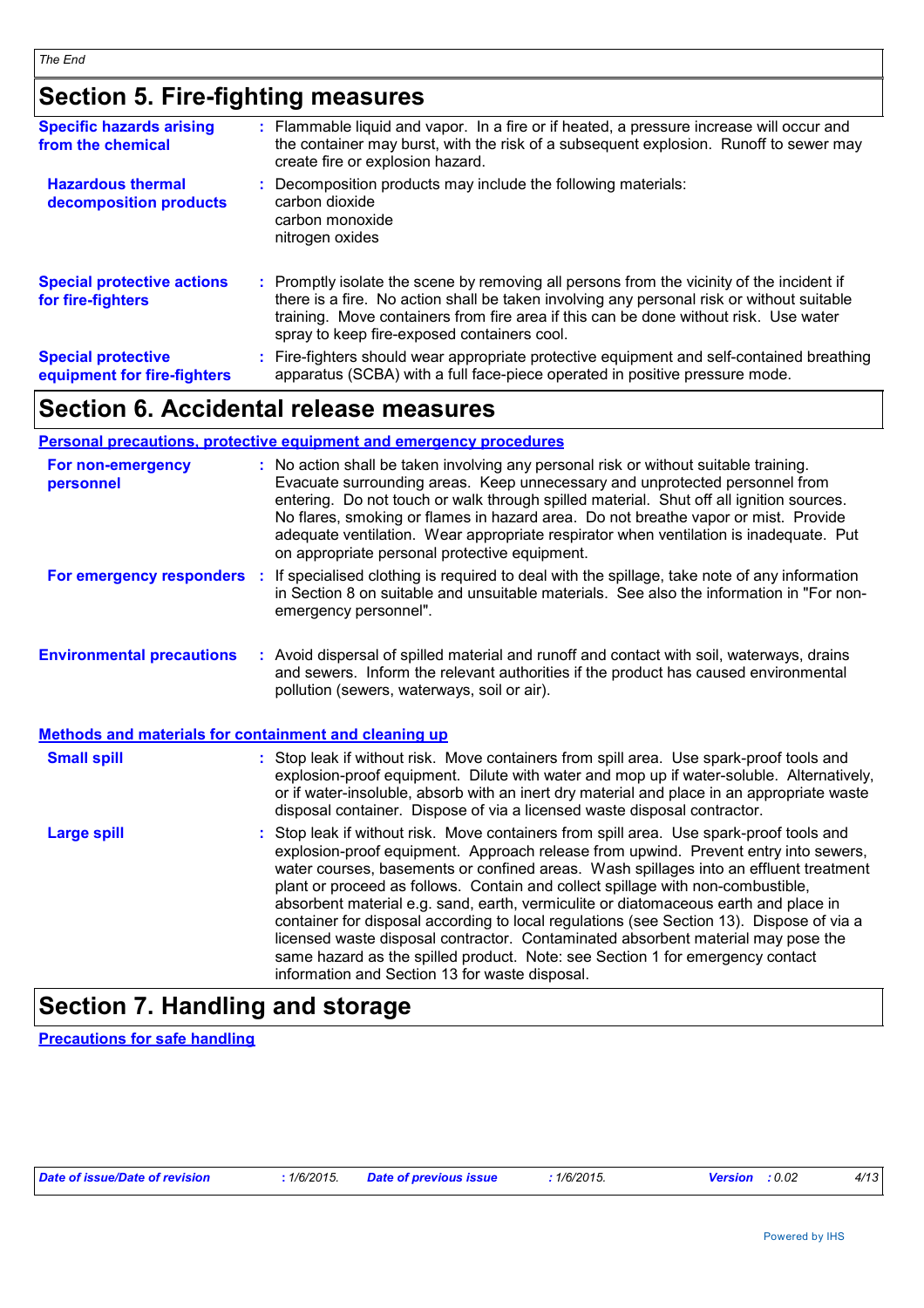# **Section 7. Handling and storage**

| <b>Protective measures</b>                                                       | : Put on appropriate personal protective equipment (see Section 8). Do not get in eyes or<br>on skin or clothing. Do not breathe vapor or mist. Do not ingest. Use only with<br>adequate ventilation. Wear appropriate respirator when ventilation is inadequate. Do<br>not enter storage areas and confined spaces unless adequately ventilated. Keep in the<br>original container or an approved alternative made from a compatible material, kept<br>tightly closed when not in use. Store and use away from heat, sparks, open flame or<br>any other ignition source. Use explosion-proof electrical (ventilating, lighting and<br>material handling) equipment. Use only non-sparking tools. Take precautionary<br>measures against electrostatic discharges. Empty containers retain product residue<br>and can be hazardous. Do not reuse container. |
|----------------------------------------------------------------------------------|-------------------------------------------------------------------------------------------------------------------------------------------------------------------------------------------------------------------------------------------------------------------------------------------------------------------------------------------------------------------------------------------------------------------------------------------------------------------------------------------------------------------------------------------------------------------------------------------------------------------------------------------------------------------------------------------------------------------------------------------------------------------------------------------------------------------------------------------------------------|
| <b>Advice on general</b><br>occupational hygiene                                 | : Eating, drinking and smoking should be prohibited in areas where this material is<br>handled, stored and processed. Workers should wash hands and face before eating,<br>drinking and smoking. Remove contaminated clothing and protective equipment before<br>entering eating areas. See also Section 8 for additional information on hygiene<br>measures.                                                                                                                                                                                                                                                                                                                                                                                                                                                                                               |
| <b>Conditions for safe storage,</b><br>including any<br><b>incompatibilities</b> | Store in accordance with local regulations. Store in a segregated and approved area.<br>Store in original container protected from direct sunlight in a dry, cool and well-ventilated<br>area, away from incompatible materials and food and drink. Store locked up. Eliminate<br>all ignition sources. Separate from oxidizing materials. Keep container tightly closed<br>and sealed until ready for use. Containers that have been opened must be carefully<br>resealed and kept upright to prevent leakage. Do not store in unlabeled containers.<br>Use appropriate containment to avoid environmental contamination.                                                                                                                                                                                                                                  |

# **Section 8. Exposure controls/personal protection**

#### **Control parameters**

#### **Occupational exposure limits**

| <b>Ingredient name</b>                |                                                                                                                                                                                                                                                                                                                                                                                                                                                               |                               | <b>Exposure limits</b>                                                                                                                                                                                                                                                                                                                                                      |                                                                               |      |
|---------------------------------------|---------------------------------------------------------------------------------------------------------------------------------------------------------------------------------------------------------------------------------------------------------------------------------------------------------------------------------------------------------------------------------------------------------------------------------------------------------------|-------------------------------|-----------------------------------------------------------------------------------------------------------------------------------------------------------------------------------------------------------------------------------------------------------------------------------------------------------------------------------------------------------------------------|-------------------------------------------------------------------------------|------|
| 2-butoxyethanol                       | ACGIH TLV (United States, 6/2013).<br>TWA: 20 ppm 8 hours.<br>OSHA PEL 1989 (United States, 3/1989).<br>Absorbed through skin.<br>TWA: 25 ppm 8 hours.<br>TWA: $120$ mg/m <sup>3</sup> 8 hours.<br>NIOSH REL (United States, 10/2013).<br>Absorbed through skin.<br>TWA: 5 ppm 10 hours.<br>TWA: 24 mg/m <sup>3</sup> 10 hours.<br>OSHA PEL (United States, 2/2013).<br>Absorbed through skin.<br>TWA: 50 ppm 8 hours.<br>TWA: 240 mg/m <sup>3</sup> 8 hours. |                               |                                                                                                                                                                                                                                                                                                                                                                             |                                                                               |      |
| 2-aminoethanol                        |                                                                                                                                                                                                                                                                                                                                                                                                                                                               |                               | <b>ACGIH TLV (United States, 6/2013).</b><br>TWA: 3 ppm 8 hours.<br>TWA: 7.5 mg/m <sup>3</sup> 8 hours.<br>STEL: 6 ppm 15 minutes.<br>STEL: 15 mg/m <sup>3</sup> 15 minutes.<br>TWA: 3 ppm 8 hours.<br>TWA: 8 mg/m <sup>3</sup> 8 hours.<br>STEL: 6 ppm 15 minutes.<br>STEL: 15 mg/m <sup>3</sup> 15 minutes.<br>TWA: 3 ppm 10 hours.<br>TWA: 8 mg/m <sup>3</sup> 10 hours. | OSHA PEL 1989 (United States, 3/1989).<br>NIOSH REL (United States, 10/2013). |      |
| <b>Date of issue/Date of revision</b> | :1/6/2015.                                                                                                                                                                                                                                                                                                                                                                                                                                                    | <b>Date of previous issue</b> | :1/6/2015.                                                                                                                                                                                                                                                                                                                                                                  | <b>Version</b> : 0.02                                                         | 5/13 |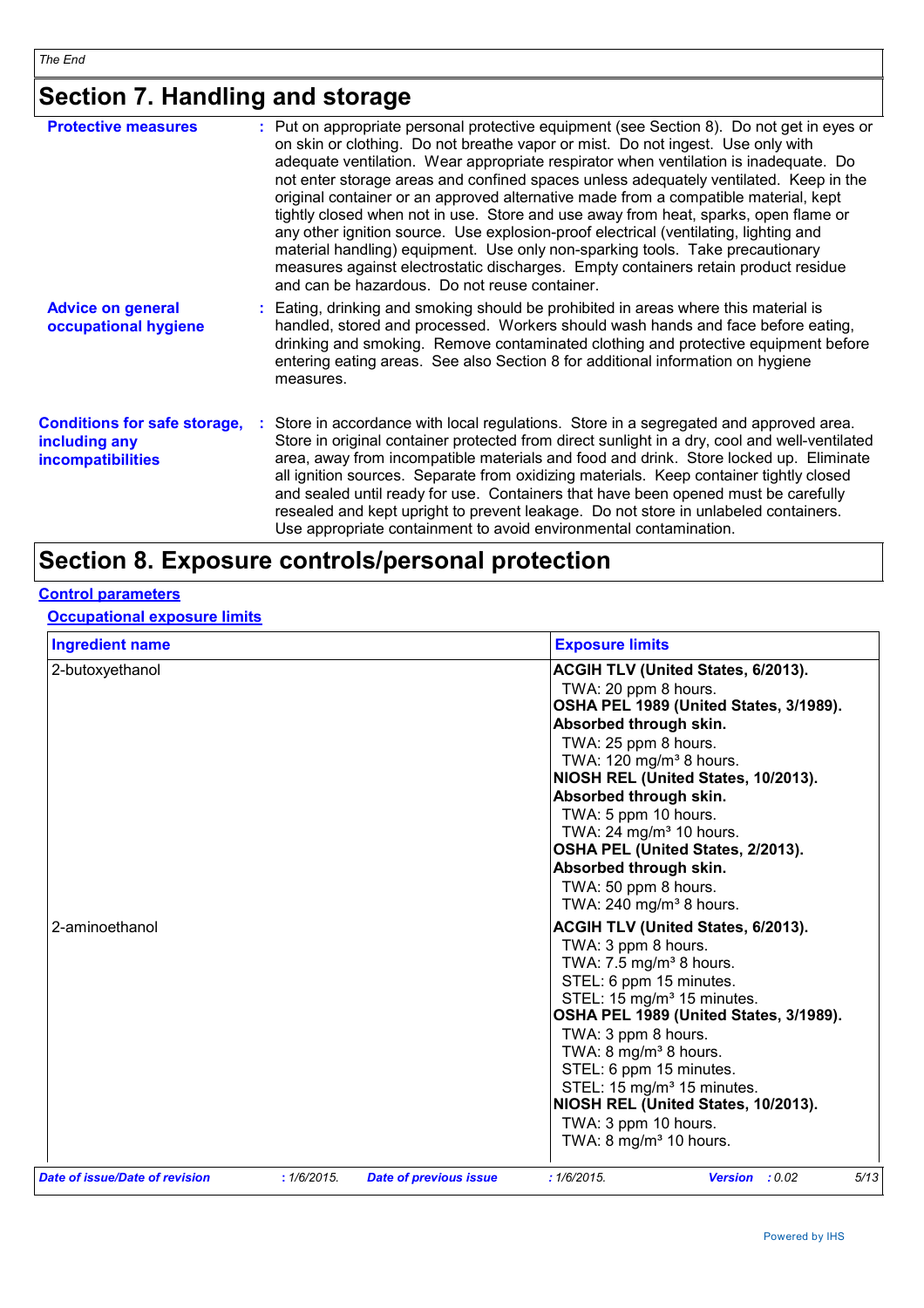# **Section 8. Exposure controls/personal protection**

| <b>Appropriate engineering</b><br><b>controls</b> | : Use only with adequate ventilation. Use process enclosures, local exhaust ventilation or<br>other engineering controls to keep worker exposure to airborne contaminants below any<br>المتحاوية المقام والمتحدث والمساوية والمتحدث والمستحدث والتحال المتحافظ المتحاولة المتحاول والمستحدث والمتحدث                                                                                                                                                                                                                                                               |
|---------------------------------------------------|--------------------------------------------------------------------------------------------------------------------------------------------------------------------------------------------------------------------------------------------------------------------------------------------------------------------------------------------------------------------------------------------------------------------------------------------------------------------------------------------------------------------------------------------------------------------|
| Isopropyl alcohol                                 | ACGIH TLV (United States, 6/2013).<br>TWA: 200 ppm 8 hours.<br>STEL: 400 ppm 15 minutes.<br>OSHA PEL 1989 (United States, 3/1989).<br>TWA: 400 ppm 8 hours.<br>TWA: 980 mg/m <sup>3</sup> 8 hours.<br>STEL: 500 ppm 15 minutes.<br>STEL: 1225 mg/m <sup>3</sup> 15 minutes.<br>NIOSH REL (United States, 10/2013).<br>TWA: 400 ppm 10 hours.<br>TWA: 980 mg/m <sup>3</sup> 10 hours.<br>STEL: 500 ppm 15 minutes.<br>STEL: 1225 mg/m <sup>3</sup> 15 minutes.<br>OSHA PEL (United States, 2/2013).<br>TWA: 400 ppm 8 hours.<br>TWA: 980 mg/m <sup>3</sup> 8 hours. |
|                                                   | STEL: 6 ppm 15 minutes.<br>STEL: 15 mg/m <sup>3</sup> 15 minutes.<br>OSHA PEL (United States, 2/2013).<br>TWA: 3 ppm 8 hours.<br>TWA: 6 mg/m <sup>3</sup> 8 hours.                                                                                                                                                                                                                                                                                                                                                                                                 |

recommended or statutory limits. The engineering controls also need to keep gas, vapor or dust concentrations below any lower explosive limits. Use explosion-proof ventilation equipment.

**Environmental exposure controls :** Emissions from ventilation or work process equipment should be checked to ensure they comply with the requirements of environmental protection legislation. In some cases, fume scrubbers, filters or engineering modifications to the process equipment will be necessary to reduce emissions to acceptable levels.

**Individual protection measures**

| <b>Hygiene measures</b>    | : Wash hands, forearms and face thoroughly after handling chemical products, before<br>eating, smoking and using the lavatory and at the end of the working period.<br>Appropriate techniques should be used to remove potentially contaminated clothing.<br>Wash contaminated clothing before reusing. Ensure that eyewash stations and safety<br>showers are close to the workstation location. |
|----------------------------|---------------------------------------------------------------------------------------------------------------------------------------------------------------------------------------------------------------------------------------------------------------------------------------------------------------------------------------------------------------------------------------------------|
| <b>Eye/face protection</b> | : Safety eyewear complying with an approved standard should be used when a risk<br>assessment indicates this is necessary to avoid exposure to liquid splashes, mists,<br>asses or dusts If contact is possible the following protection should be worn unless                                                                                                                                    |

**Hand protection** : Chemical-resistant, impervious gloves complying with an approved standard should be **inverted** or dusts. If contact is possible, the following protection should be worn, unless the assessment indicates a higher degree of protection: chemical splash goggles and/ or face shield. If inhalation hazards exist, a full-face respirator may be required instead. **Skin protection**

worn at all times when handling chemical products if a risk assessment indicates this is necessary. Considering the parameters specified by the glove manufacturer, check during use that the gloves are still retaining their protective properties. It should be noted that the time to breakthrough for any glove material may be different for different glove manufacturers. In the case of mixtures, consisting of several substances, the protection time of the gloves cannot be accurately estimated.

| Date of issue/Date of revision | :1/6/2015. | <b>Date of previous issue</b> | $1/6/2015$ . | <b>Version</b> : 0.02 | 6/13 |
|--------------------------------|------------|-------------------------------|--------------|-----------------------|------|
|                                |            |                               |              |                       |      |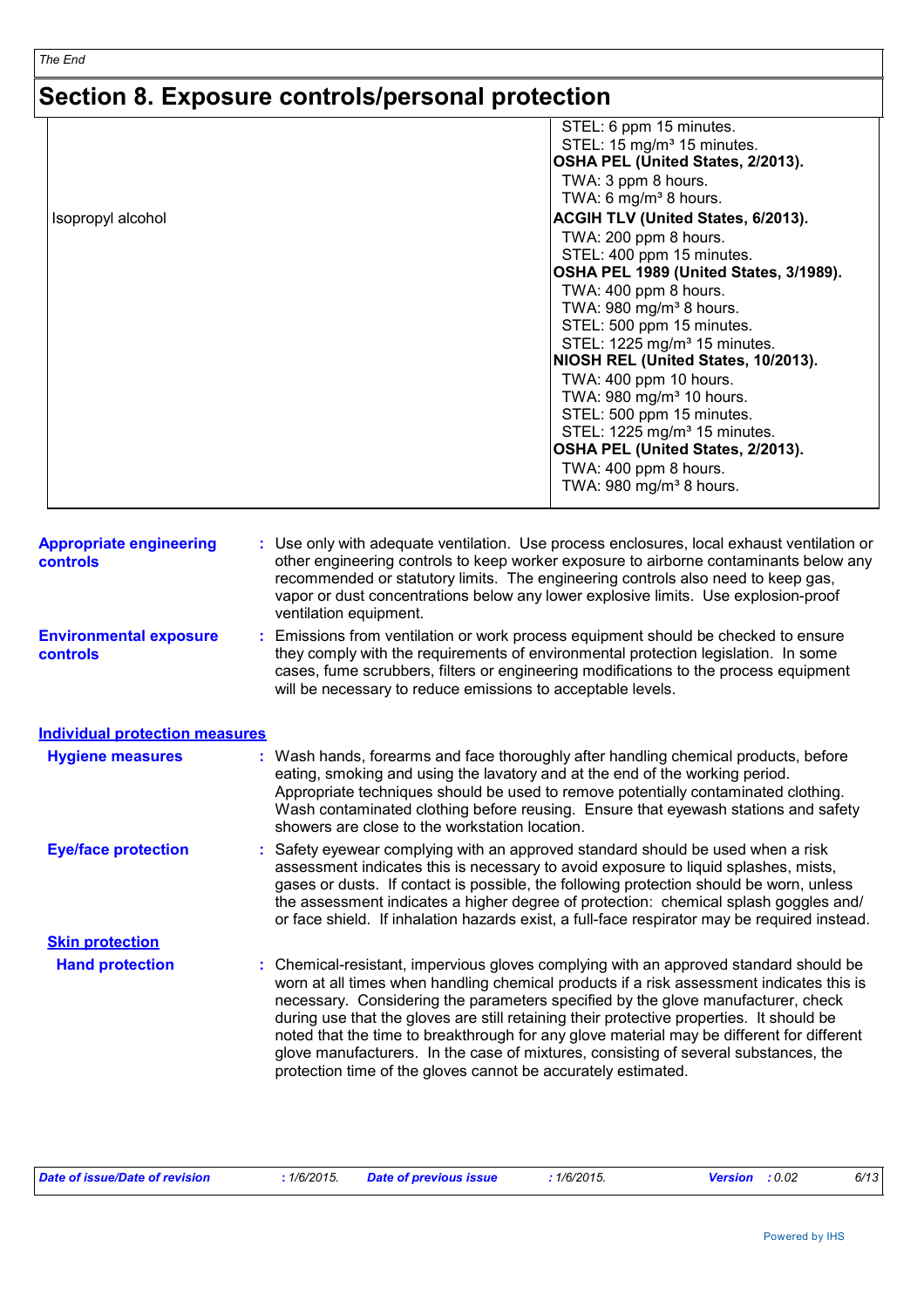# **Section 8. Exposure controls/personal protection**

| <b>Body protection</b>        | : Personal protective equipment for the body should be selected based on the task being<br>performed and the risks involved and should be approved by a specialist before<br>handling this product. When there is a risk of ignition from static electricity, wear anti-<br>static protective clothing. For the greatest protection from static discharges, clothing<br>should include anti-static overalls, boots and gloves. |
|-------------------------------|--------------------------------------------------------------------------------------------------------------------------------------------------------------------------------------------------------------------------------------------------------------------------------------------------------------------------------------------------------------------------------------------------------------------------------|
| <b>Other skin protection</b>  | : Appropriate footwear and any additional skin protection measures should be selected<br>based on the task being performed and the risks involved and should be approved by a<br>specialist before handling this product.                                                                                                                                                                                                      |
| <b>Respiratory protection</b> | : Use a properly fitted, air-purifying or air-fed respirator complying with an approved<br>standard if a risk assessment indicates this is necessary. Respirator selection must be<br>based on known or anticipated exposure levels, the hazards of the product and the safe<br>working limits of the selected respirator.                                                                                                     |

# **Section 9. Physical and chemical properties**

| <b>Appearance</b>                                 |                                                                                                                                                 |
|---------------------------------------------------|-------------------------------------------------------------------------------------------------------------------------------------------------|
| <b>Physical state</b>                             | : Liquid                                                                                                                                        |
| <b>Color</b>                                      | : Colorless                                                                                                                                     |
| Odor                                              | : Butyl                                                                                                                                         |
| <b>Odor threshold</b>                             | : Not available                                                                                                                                 |
| pH                                                | : 11.4                                                                                                                                          |
| <b>Melting point</b>                              | : $0^{\circ}$ C (32 $^{\circ}$ F)                                                                                                               |
| <b>Boiling point</b>                              | : $100^{\circ}$ C (212 $^{\circ}$ F)                                                                                                            |
| <b>Flash point</b>                                | : Closed cup: 53°C (127.4°F)                                                                                                                    |
| <b>Evaporation rate</b>                           | : Not available                                                                                                                                 |
| <b>Flammability (solid, gas)</b>                  | : Not available                                                                                                                                 |
| Lower and upper explosive<br>(flammable) limits   | : Not available                                                                                                                                 |
| <b>Vapor pressure</b>                             | : <4 kPa (<30 mm Hg) [room temperature]                                                                                                         |
| <b>Vapor density</b>                              | : $<$ 1 [Air = 1]                                                                                                                               |
| <b>Specific gravity</b>                           | $: 0.96$ g/cm <sup>3</sup>                                                                                                                      |
| <b>Solubility</b>                                 | : Not available                                                                                                                                 |
| <b>Partition coefficient: n-</b><br>octanol/water | : Not available                                                                                                                                 |
| <b>Auto-ignition temperature</b>                  | : Not available                                                                                                                                 |
| <b>Viscosity</b>                                  | : Not available                                                                                                                                 |
| <b>VOC content</b>                                | $: 42.4\%$                                                                                                                                      |
|                                                   | VOCs are calculated following the requirements under 40 CFR, Part 59, Subpart C for Consumer Products and Subpart D for Architectural Coatings. |

# **Section 10. Stability and reactivity**

| <b>Reactivity</b>                                   |                          |                               |           | : No specific test data related to reactivity available for this product or its ingredients.                                                                                 |        |      |
|-----------------------------------------------------|--------------------------|-------------------------------|-----------|------------------------------------------------------------------------------------------------------------------------------------------------------------------------------|--------|------|
| <b>Chemical stability</b>                           | : The product is stable. |                               |           |                                                                                                                                                                              |        |      |
| <b>Possibility of hazardous</b><br><b>reactions</b> |                          |                               |           | : Under normal conditions of storage and use, hazardous reactions will not occur.                                                                                            |        |      |
| <b>Conditions to avoid</b>                          |                          |                               |           | : Avoid all possible sources of ignition (spark or flame). Do not pressurize, cut, weld,<br>braze, solder, drill, grind or expose containers to heat or sources of ignition. |        |      |
| Date of issue/Date of revision                      | :1/6/2015.               | <b>Date of previous issue</b> | :1/6/2015 | <b>Version</b>                                                                                                                                                               | : 0.02 | 7/13 |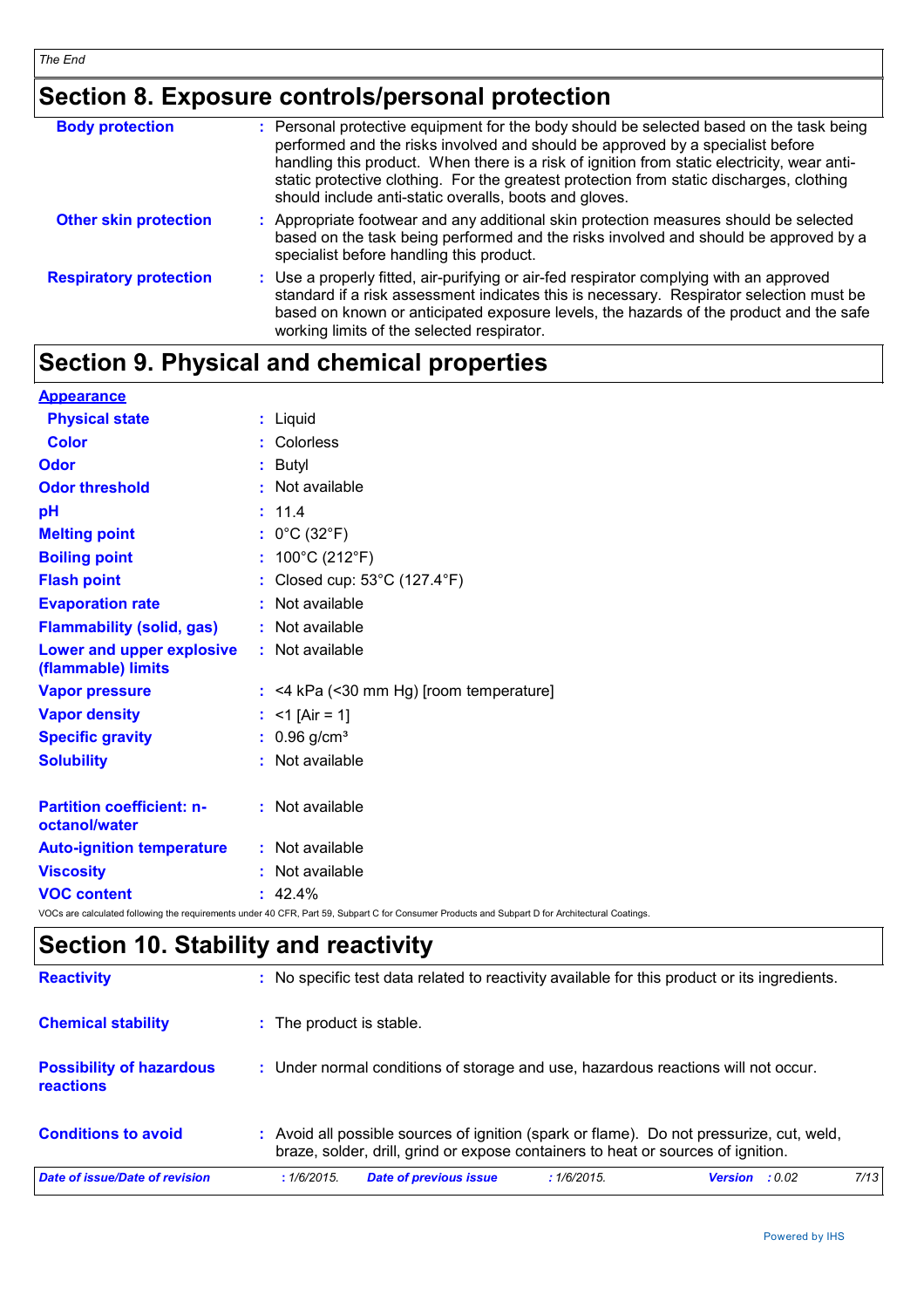# **Section 10. Stability and reactivity**

#### : Reactive or incompatible with the following materials: oxidizing materials **Incompatible materials :**

**Hazardous decomposition products** Under normal conditions of storage and use, hazardous decomposition products should **:** not be produced.

# **Section 11. Toxicological information**

### **Information on toxicological effects**

**Acute toxicity**

| <b>Product/ingredient name</b> | <b>Result</b> | <b>Species</b> | <b>Dose</b>  | <b>Exposure</b> |
|--------------------------------|---------------|----------------|--------------|-----------------|
| 2-butoxyethanol                | ILD50 Dermal  | Rat            | >2000 mg/kg  |                 |
|                                | ILD50 Oral    | Rat            | $1300$ mg/kg |                 |
| 2-aminoethanol                 | ILD50 Oral    | Rat            | $1720$ mg/kg |                 |
| I Isopropyl alcohol            | ILD50 Dermal  | Rabbit         | 12800 mg/kg  |                 |
|                                | LD50 Oral     | Rat            | 5000 mg/kg   |                 |

#### **Irritation/Corrosion**

| <b>Product/ingredient name</b> | <b>Result</b>            | <b>Species</b> | <b>Score</b> | <b>Exposure</b> | <b>Observation</b> |
|--------------------------------|--------------------------|----------------|--------------|-----------------|--------------------|
| 2-butoxyethanol                | Eyes - Moderate irritant | Rabbit         |              | 24 hours 100    |                    |
|                                |                          |                |              | milligrams      |                    |
|                                | Eyes - Severe irritant   | Rabbit         |              | 100             |                    |
|                                |                          |                |              | milligrams      |                    |
|                                | Skin - Mild irritant     | Rabbit         |              | 500             |                    |
|                                |                          |                |              | milligrams      |                    |
| 2-aminoethanol                 | Eyes - Severe irritant   | Rabbit         |              | 250             |                    |
|                                |                          |                |              | Micrograms      |                    |
|                                | Skin - Moderate irritant | Rabbit         |              | 505             |                    |
|                                |                          |                |              | milligrams      |                    |
| Isopropyl alcohol              | Eyes - Moderate irritant | Rabbit         |              | 24 hours 100    |                    |
|                                |                          |                |              | milligrams      |                    |
|                                | Eyes - Moderate irritant | Rabbit         |              | 10 milligrams   |                    |
|                                | Eyes - Severe irritant   | Rabbit         |              | 100             |                    |
|                                |                          |                |              | milligrams      |                    |
|                                | Skin - Mild irritant     | Rabbit         |              | 500             |                    |
|                                |                          |                |              | milligrams      |                    |

#### **Sensitization**

Not available.

#### **Mutagenicity**

Not available.

#### **Carcinogenicity**

Not available.

#### **Classification**

| <b>Product/ingredient name</b>       | <b>OSHA</b> | <b>IARC</b> | <b>NTP</b> |
|--------------------------------------|-------------|-------------|------------|
| 2-butoxyethanol<br>Isopropyl alcohol |             |             |            |

#### **Reproductive toxicity**

Not available.

#### **Teratogenicity**

| Date of issue/Date of revision | 1/6/2015. | <b>Date of previous issue</b> | $1/6/2015$ . | <b>Version</b> : 0.02 | 8/13 |
|--------------------------------|-----------|-------------------------------|--------------|-----------------------|------|
|                                |           |                               |              |                       |      |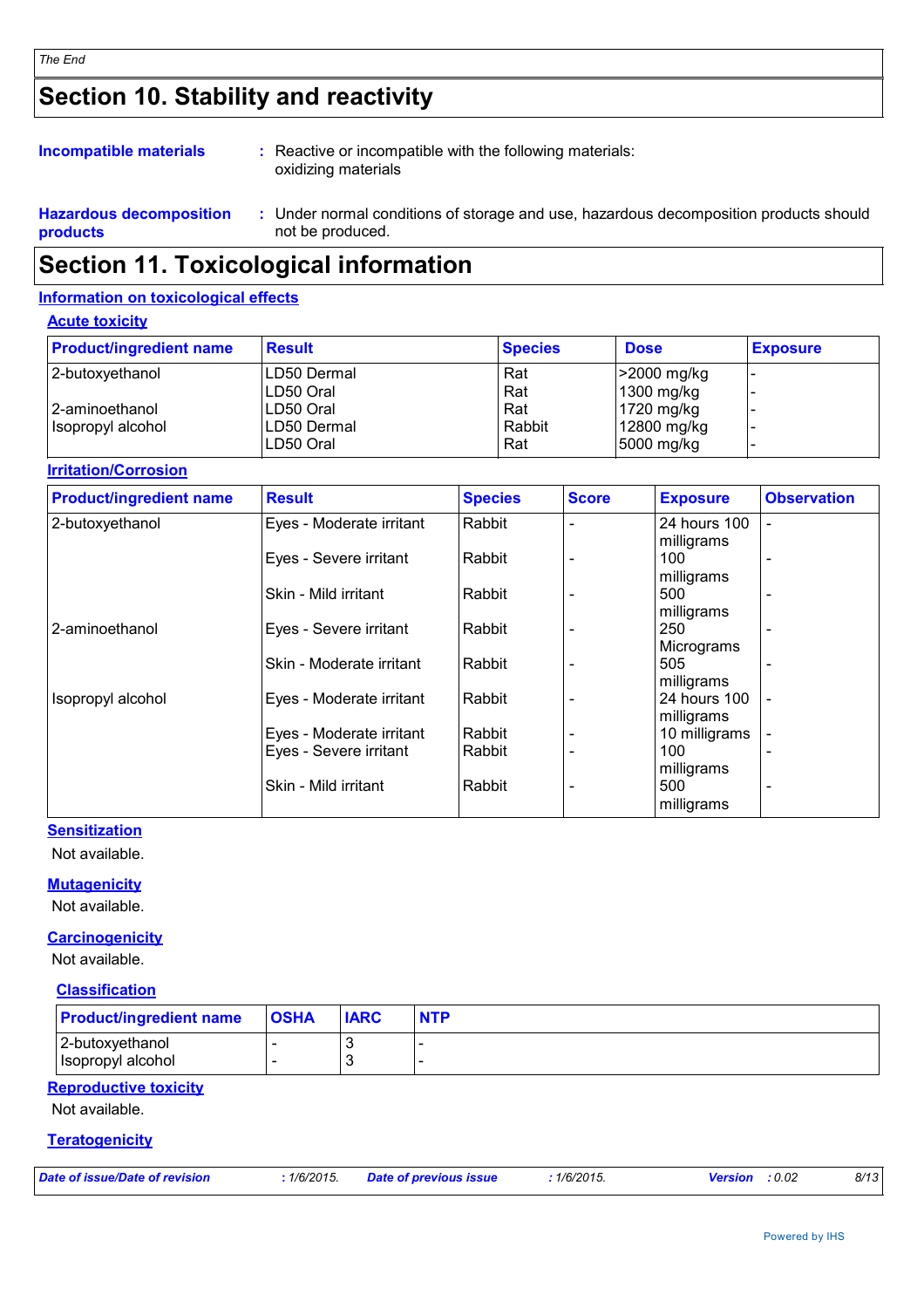# **Section 11. Toxicological information**

Not available.

#### **Specific target organ toxicity (single exposure)**

| <b>Name</b>                                                                              |                                                                                                                                                                                                                        | <b>Category</b>               |            | <b>Route of</b><br>exposure | <b>Target organs</b>   |
|------------------------------------------------------------------------------------------|------------------------------------------------------------------------------------------------------------------------------------------------------------------------------------------------------------------------|-------------------------------|------------|-----------------------------|------------------------|
| Isopropyl alcohol                                                                        |                                                                                                                                                                                                                        | Category 3                    |            | Not applicable              | Narcotic effects       |
| <b>Specific target organ toxicity (repeated exposure)</b><br>Not available.              |                                                                                                                                                                                                                        |                               |            |                             |                        |
| <b>Aspiration hazard</b><br>Not available.                                               |                                                                                                                                                                                                                        |                               |            |                             |                        |
| <b>Information on the likely</b><br>routes of exposure                                   | : Not available                                                                                                                                                                                                        |                               |            |                             |                        |
| <b>Potential acute health effects</b>                                                    |                                                                                                                                                                                                                        |                               |            |                             |                        |
| <b>Eye contact</b>                                                                       | : Causes serious eye damage.                                                                                                                                                                                           |                               |            |                             |                        |
| <b>Inhalation</b>                                                                        | May give off gas, vapor or dust that is very irritating or corrosive to the respiratory<br>system. Exposure to decomposition products may cause a health hazard. Serious<br>effects may be delayed following exposure. |                               |            |                             |                        |
| <b>Skin contact</b>                                                                      | : Causes severe burns.                                                                                                                                                                                                 |                               |            |                             |                        |
| <b>Ingestion</b>                                                                         | : May cause burns to mouth, throat and stomach.                                                                                                                                                                        |                               |            |                             |                        |
|                                                                                          |                                                                                                                                                                                                                        |                               |            |                             |                        |
| Symptoms related to the physical, chemical and toxicological characteristics             |                                                                                                                                                                                                                        |                               |            |                             |                        |
| <b>Eye contact</b>                                                                       | : Adverse symptoms may include the following:<br>pain<br>watering<br>redness                                                                                                                                           |                               |            |                             |                        |
| <b>Inhalation</b>                                                                        | No specific data.                                                                                                                                                                                                      |                               |            |                             |                        |
| <b>Skin contact</b>                                                                      | : Adverse symptoms may include the following:<br>pain or irritation<br>redness<br>blistering may occur                                                                                                                 |                               |            |                             |                        |
| <b>Ingestion</b>                                                                         | : Adverse symptoms may include the following:<br>stomach pains                                                                                                                                                         |                               |            |                             |                        |
| Delayed and immediate effects and also chronic effects from short and long term exposure |                                                                                                                                                                                                                        |                               |            |                             |                        |
| <b>Short term exposure</b>                                                               |                                                                                                                                                                                                                        |                               |            |                             |                        |
| <b>Potential immediate</b><br>effects                                                    | : Not available                                                                                                                                                                                                        |                               |            |                             |                        |
| <b>Potential delayed effects</b>                                                         | : Not available                                                                                                                                                                                                        |                               |            |                             |                        |
| <b>Long term exposure</b>                                                                |                                                                                                                                                                                                                        |                               |            |                             |                        |
| <b>Potential immediate</b><br>effects                                                    | : Not available                                                                                                                                                                                                        |                               |            |                             |                        |
| <b>Potential delayed effects</b>                                                         | : Not available                                                                                                                                                                                                        |                               |            |                             |                        |
| <b>Potential chronic health effects</b>                                                  |                                                                                                                                                                                                                        |                               |            |                             |                        |
| Not available.                                                                           |                                                                                                                                                                                                                        |                               |            |                             |                        |
| <b>General</b>                                                                           | No known significant effects or critical hazards.                                                                                                                                                                      |                               |            |                             |                        |
| <b>Carcinogenicity</b>                                                                   | No known significant effects or critical hazards.                                                                                                                                                                      |                               |            |                             |                        |
| <b>Date of issue/Date of revision</b>                                                    | : 1/6/2015.                                                                                                                                                                                                            | <b>Date of previous issue</b> | :1/6/2015. |                             | Version : 0.02<br>9/13 |
|                                                                                          |                                                                                                                                                                                                                        |                               |            |                             |                        |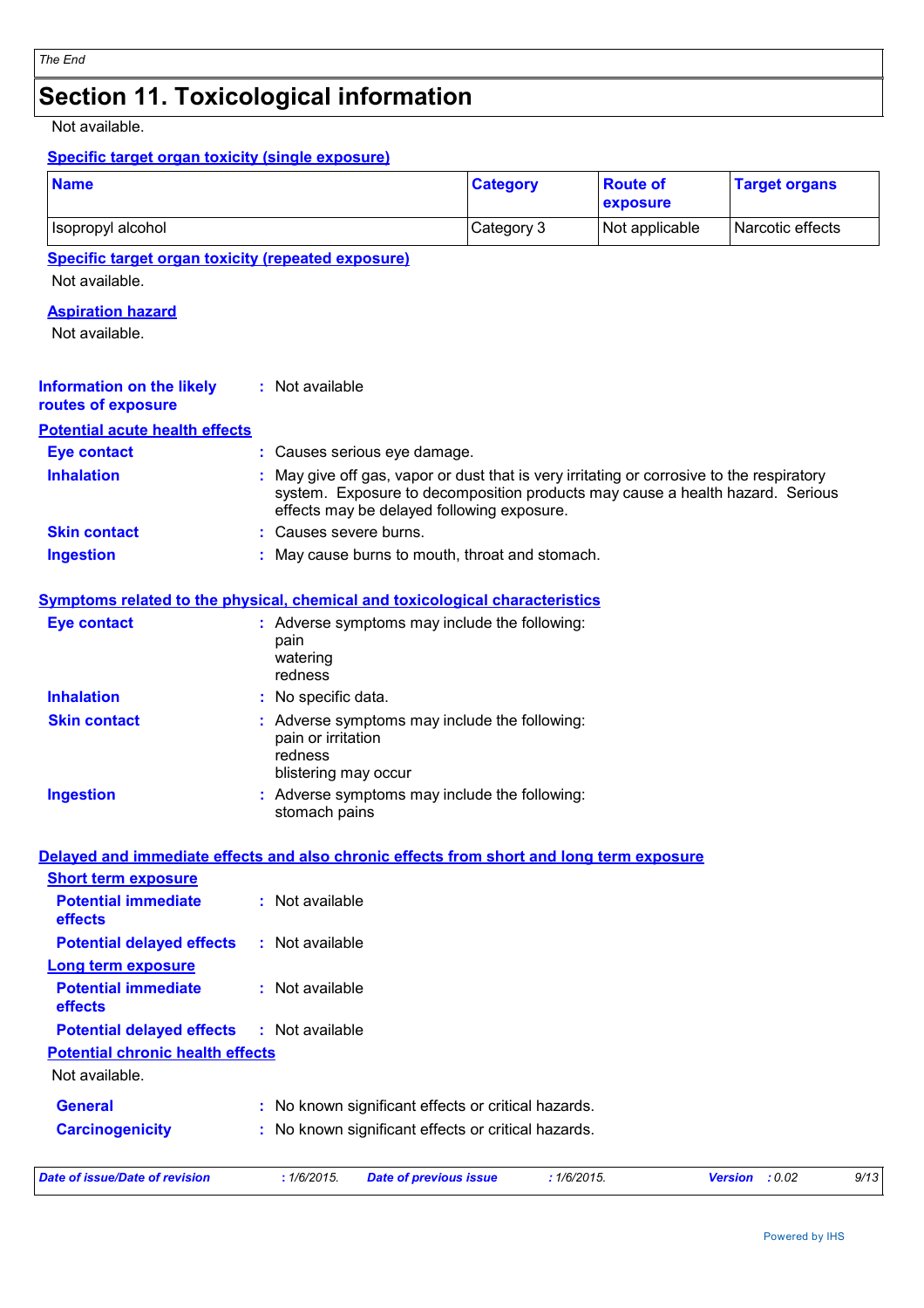# **Section 11. Toxicological information**

| <b>Mutagenicity</b>          | : No known significant effects or critical hazards. |
|------------------------------|-----------------------------------------------------|
| <b>Teratogenicity</b>        | : No known significant effects or critical hazards. |
| <b>Developmental effects</b> | : No known significant effects or critical hazards. |
| <b>Fertility effects</b>     | : No known significant effects or critical hazards. |

#### **Numerical measures of toxicity**

#### **Acute toxicity estimates**

| <b>Route</b> | <b>ATE value</b> |
|--------------|------------------|
| Oral         | 2918.7 mg/kg     |

# **Section 12. Ecological information**

#### **Toxicity**

| <b>Product/ingredient name</b> | <b>Result</b>                        | <b>Species</b>                  | <b>Exposure</b> |
|--------------------------------|--------------------------------------|---------------------------------|-----------------|
| 2-butoxyethanol                | Acute EC50 1000 mg/l Fresh water     | Daphnia - Daphnia magna         | 48 hours        |
|                                | Acute LC50 800000 µg/l Marine water  | Crustaceans - Crangon crangon   | 48 hours        |
|                                | Acute LC50 1250000 µg/l Marine water | Fish - Menidia beryllina        | 96 hours        |
| 2-aminoethanol                 | Acute EC50 8.42 mg/l Fresh water     | Algae - Desmodesmus             | 72 hours        |
|                                |                                      | subspicatus                     |                 |
|                                | Acute LC50 100000 µg/l Marine water  | Crustaceans - Crangon crangon - | 48 hours        |
|                                |                                      | Adult                           |                 |
|                                | Acute LC50 170000 µg/l Fresh water   | Fish - Carassius auratus        | 96 hours        |
| <b>Isopropyl alcohol</b>       | Acute LC50 1400000 µg/l Marine water | Crustaceans - Crangon crangon   | 48 hours        |
|                                | Acute LC50 1400000 µg/l              | Fish - Gambusia affinis         | 96 hours        |

#### **Persistence and degradability**

Not available.

#### **Bioaccumulative potential**

| <b>Product/ingredient name</b> | <b>LogP</b> <sub>ow</sub> | <b>BCF</b> | <b>Potential</b> |
|--------------------------------|---------------------------|------------|------------------|
| 2-butoxyethanol                | 0.81                      |            | l low            |
| 2-aminoethanol                 | $-1.31$                   |            | low              |
| Isopropyl alcohol              | 0.05                      |            | low              |

#### **Mobility in soil**

**Soil/water partition coefficient (Koc)** 

**:** Not available

**Other adverse effects** : No known significant effects or critical hazards.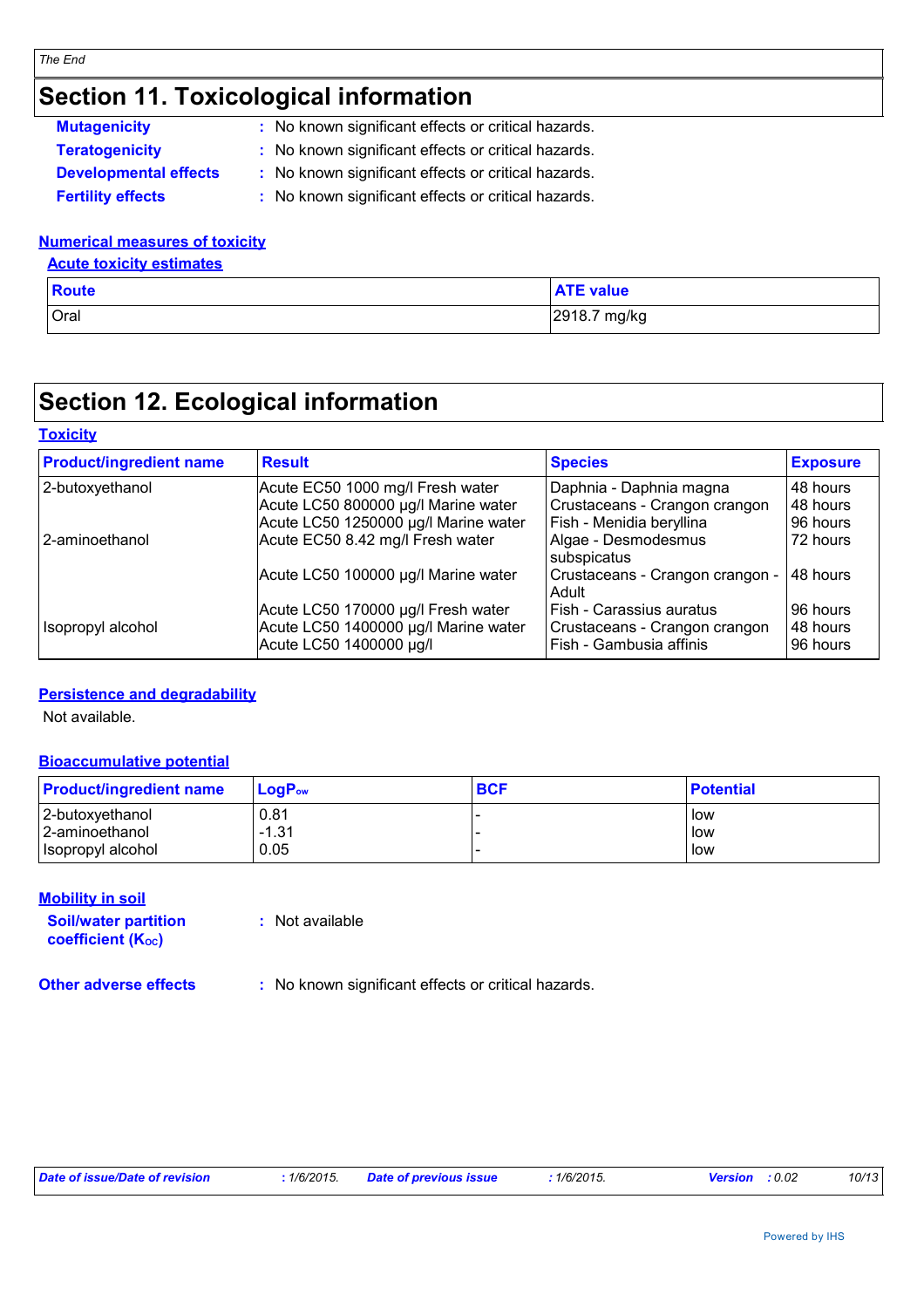## **Section 13. Disposal considerations**

**Disposal methods :**

The generation of waste should be avoided or minimized wherever possible. Disposal of this product, solutions and any by-products should at all times comply with the requirements of environmental protection and waste disposal legislation and any regional local authority requirements. Dispose of surplus and non-recyclable products via a licensed waste disposal contractor. Waste should not be disposed of untreated to the sewer unless fully compliant with the requirements of all authorities with jurisdiction. Waste packaging should be recycled. Incineration or landfill should only be considered when recycling is not feasible. This material and its container must be disposed of in a safe way. Care should be taken when handling emptied containers that have not been cleaned or rinsed out. Empty containers or liners may retain some product residues. Vapor from product residues may create a highly flammable or explosive atmosphere inside the container. Do not cut, weld or grind used containers unless they have been cleaned thoroughly internally. Avoid dispersal of spilled material and runoff and contact with soil, waterways, drains and sewers.

# **Section 14. Transport information**

|                                        | <b>DOT Classification</b>                           | <b>IMDG</b>                                                                      | <b>IATA</b>                                                                      |
|----------------------------------------|-----------------------------------------------------|----------------------------------------------------------------------------------|----------------------------------------------------------------------------------|
| <b>UN number</b>                       | <b>UN1719</b>                                       | <b>UN2924</b>                                                                    | <b>UN2924</b>                                                                    |
| <b>UN proper shipping</b><br>name      | Caustic alkali liquids, n.o.<br>s. (2-aminoethanol) | FLAMMABLE LIQUID,<br>CORROSIVE, N.O.S.<br>(Isopropyl alcohol,<br>2-aminoethanol) | FLAMMABLE LIQUID,<br>CORROSIVE, N.O.S.<br>(Isopropyl alcohol,<br>2-aminoethanol) |
| <b>Transport hazard</b><br>class(es)   | 8<br>CORROSIV                                       | 3(8)<br>تھ کان                                                                   | 3(8)<br>مخفيفه                                                                   |
| <b>Packing group</b>                   | $\mathbf{III}$                                      | III                                                                              | $\mathbf{III}$                                                                   |
| <b>Environmental</b><br><b>hazards</b> | No.                                                 | No.                                                                              | No.                                                                              |
| <b>Additional</b><br>information       |                                                     |                                                                                  |                                                                                  |

**Special precautions for user : Transport within user's premises: always transport in closed containers that are** upright and secure. Ensure that persons transporting the product know what to do in the event of an accident or spillage.

**Transport in bulk according :** Not available. **to Annex II of MARPOL 73/78 and the IBC Code**

# **Section 15. Regulatory information**

| <b>U.S. Federal regulations</b>                                                                          | : United States inventory (TSCA 8b): All components are listed or exempted. |
|----------------------------------------------------------------------------------------------------------|-----------------------------------------------------------------------------|
| <b>Clean Air Act Section 112</b><br>(b) Hazardous Air<br><b>Pollutants (HAPS)</b><br><b>SARA 311/312</b> | Not listed<br>- 10                                                          |

|  | Date of issue/Date of revision |  |
|--|--------------------------------|--|
|--|--------------------------------|--|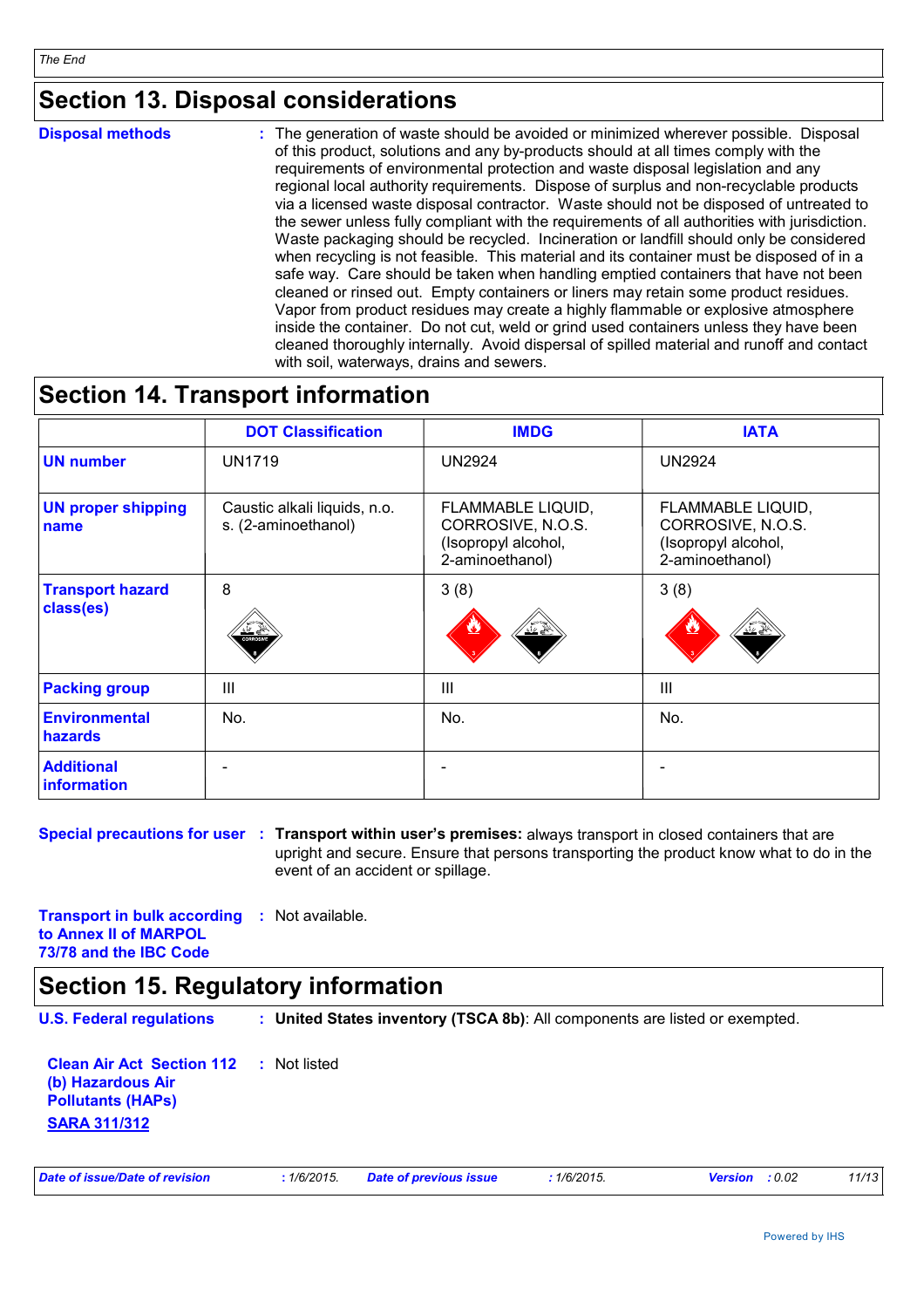# **Section 15. Regulatory information**

#### **Classification :** Fire hazard

Immediate (acute) health hazard

#### **Composition/information on ingredients**

| <b>Name</b>       | $\frac{9}{6}$ | <b>Fire</b> | <b>Sudden</b><br>hazard release of<br><b>pressure</b> | <b>Reactive</b> | <b>Immediate</b><br>(acute)<br>health<br>hazard | <b>Delayed</b><br>(chronic)<br>health<br>hazard |
|-------------------|---------------|-------------|-------------------------------------------------------|-----------------|-------------------------------------------------|-------------------------------------------------|
| 2-butoxyethanol   | $30 - 60$     | Yes.        | No.                                                   | No.             | Yes.                                            | No.                                             |
| 2-aminoethanol    | $5 - 10$      | Yes.        | No.                                                   | No.             | Yes.                                            | No.                                             |
| Isopropyl alcohol | $5 - 10$      | Yes.        | No.                                                   | No.             | Yes.                                            | No.                                             |

#### **SARA 313**

|                           | <b>Product name</b> | <b>CAS number</b> | $\frac{9}{6}$ |
|---------------------------|---------------------|-------------------|---------------|
| <b>Form R - Reporting</b> | 2-butoxyethanol     | $111 - 76 - 2$    | 36.1          |
| <b>requirements</b>       | Isopropyl alcohol   | 67-63-0           | 6.3           |

SARA 313 notifications must not be detached from the SDS and any copying and redistribution of the SDS shall include copying and redistribution of the notice attached to copies of the SDS subsequently redistributed.

#### **State regulations**

#### **California Prop. 65**

**WARNING:** This product contains less than 0.1% of a chemical known to the State of California to cause cancer.

| <b>Ingredient name</b> | <b>Cancer</b> | <b>Reproductive</b> | No significant risk<br><b>level</b> | <b>Maximum</b><br>acceptable dosage<br>level |
|------------------------|---------------|---------------------|-------------------------------------|----------------------------------------------|
| Diethanolamine         | Yes.          | No.                 | No.                                 | INo.                                         |

#### **International regulations**

**Canada inventory :** All components are listed or exempted.

### **Section 16. Other information**

#### **Hazardous Material Information System (U.S.A.)**



**Caution: HMIS® ratings are based on a 0-4 rating scale, with 0 representing minimal hazards or risks, and 4 representing significant hazards or risks Although HMIS® ratings are not required on SDSs under 29 CFR 1910. 1200, the preparer may choose to provide them. HMIS® ratings are to be used with a fully implemented HMIS® program. HMIS® is a registered mark of the National Paint & Coatings Association (NPCA). HMIS® materials may be purchased exclusively from J. J. Keller (800) 327-6868.**

**The customer is responsible for determining the PPE code for this material.**

**National Fire Protection Association (U.S.A.)**



| Date of issue/Date of revision | 1/6/2015. | <b>Date of previous issue</b> | 1/6/2015. | <b>Version</b> : 0.02 | 12/13 |
|--------------------------------|-----------|-------------------------------|-----------|-----------------------|-------|
|                                |           |                               |           |                       |       |